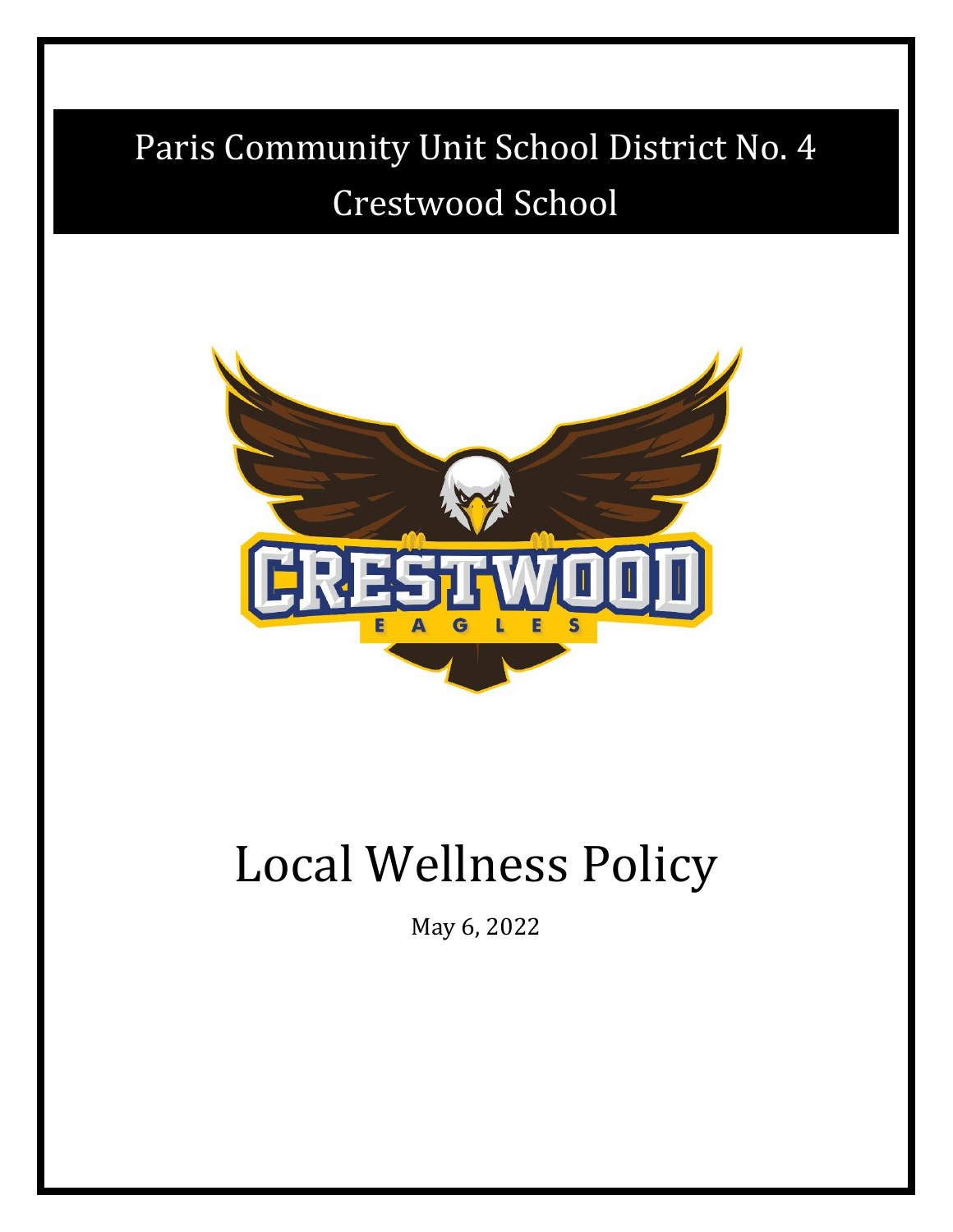## Table of Contents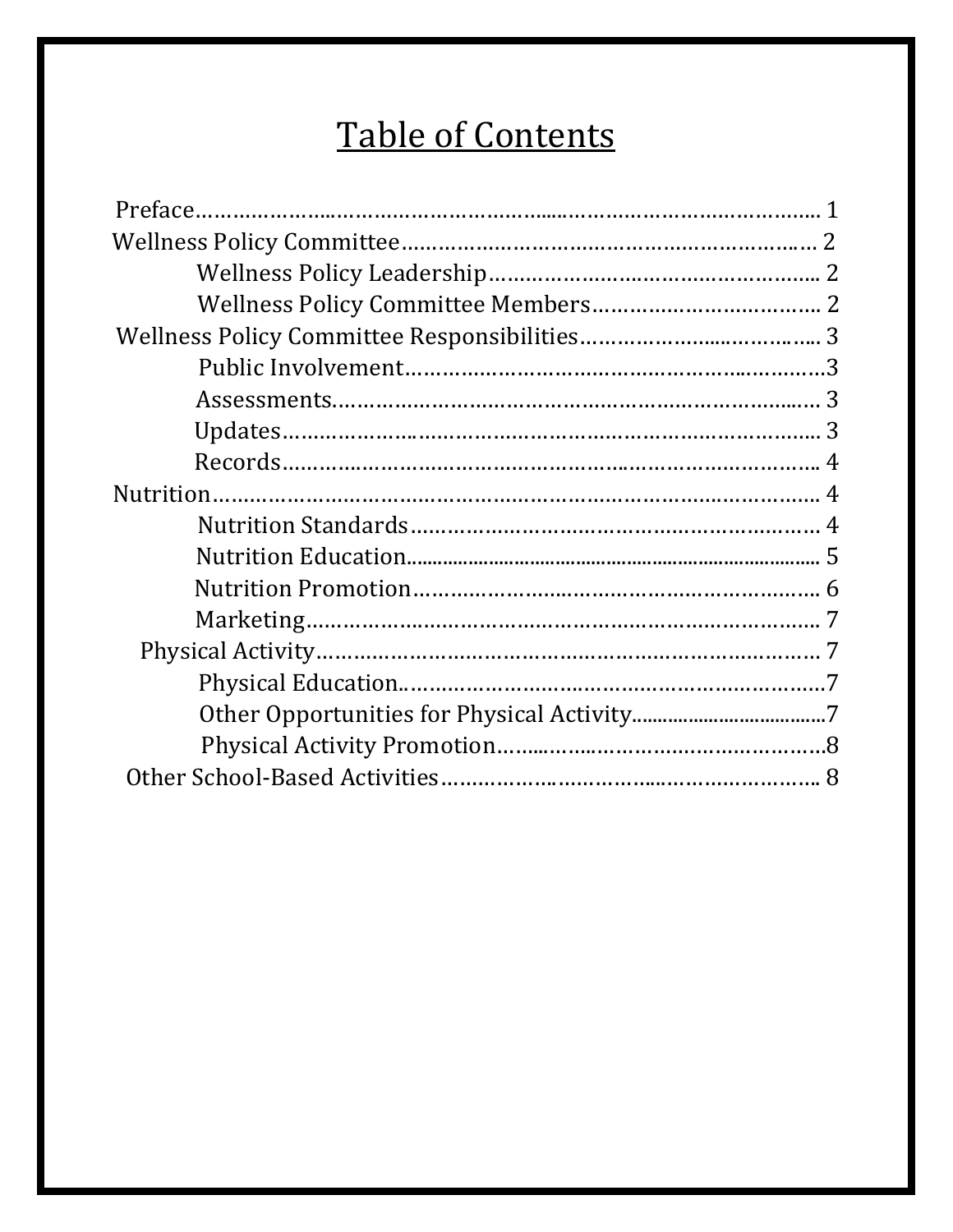## Preface

In accordance with 7 CFR 210.31(c), a Local Education Agency that participates in the National School Lunch Program (NSLP) and/or School Breakfast Program (SBP) must establish a Local School Wellness Policy for all schools under its jurisdiction. As of June 30, 2017, Local Wellness Policies must meet the minimum requirements set forth in the Final Rule: Local School Wellness Policy Implementation Under the Healthy, Hunger-Free Kids Act of 2010.

Local Wellness Policies are a valuable tool in the promotion of student health and wellness through the NSLP and SBP. Schools play an essential role in preparing students for successful futures, and proper nutrition and physical activity are key to creating constructive learning environments. Local Wellness Policies provide guidance to further support schools efforts to provide students with a successful and healthy future.

A wellness policy was first developed by the district and adopted on July 12, 2006. Evaluation has occurred annually with changes made to the policy on July 9, 2008, January 13, 2010, December 8, 2010, April 11, 2012, January 13, 2016, January 11, 2017, January 10, 2018 and January 9, 2019.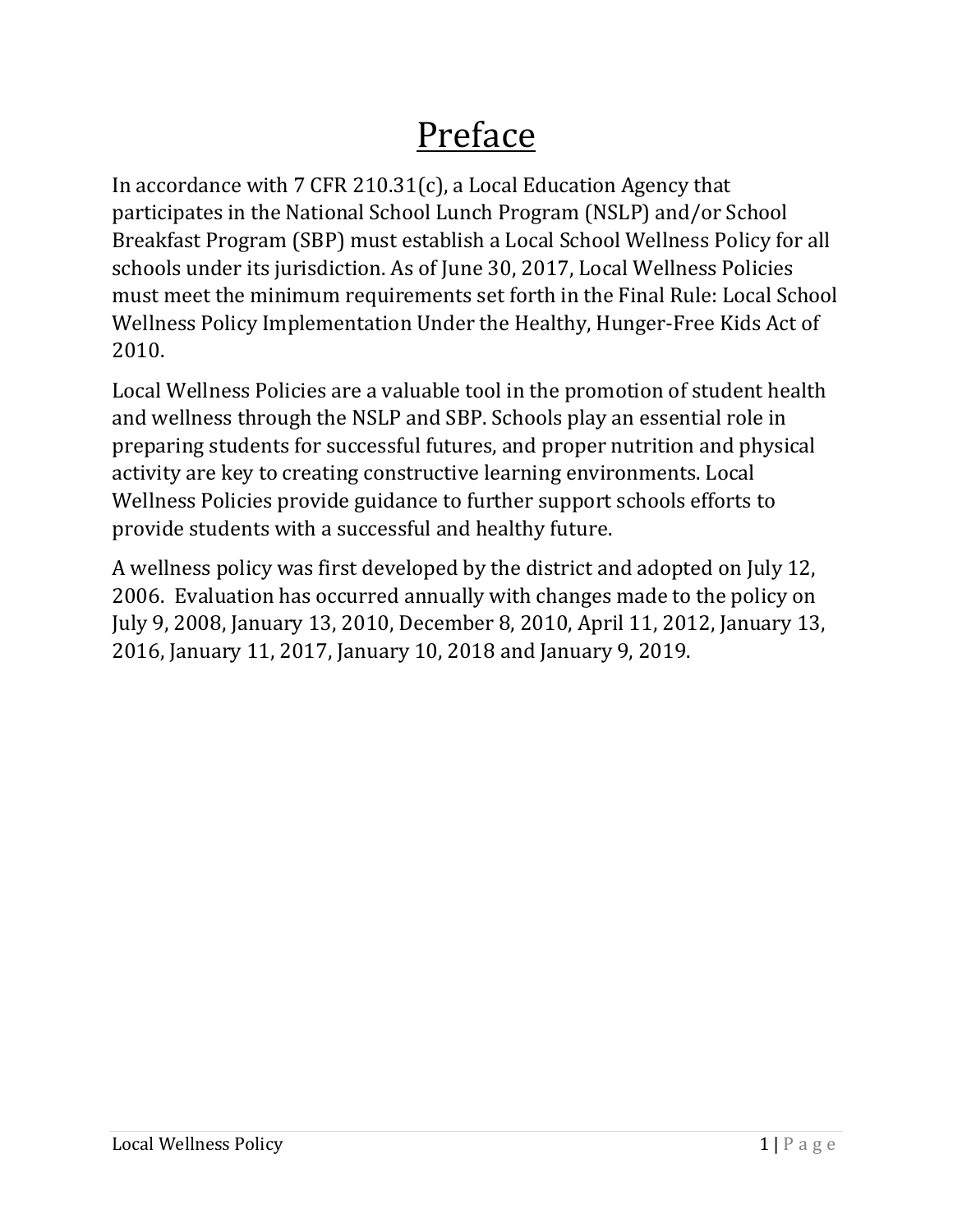## Wellness Policy Committee

#### **Wellness Policy Leadership**

Danette Young, Superintendent Contact: [dyoung@crestwood.k12.il.us](mailto:dyoung@crestwood.k12.il.us)

#### **Wellness Policy Committee Members**

Meghan Damler, Principal Contact: [mdamler@crestwood.k12.il.us](mailto:mdamler@crestwood.k12.il.us) Susan Barnes, Jr. High Health Teacher Contact: [sbarnes@crestwood.k12.il.us](mailto:sbarnes@crestwood.k12.il.us) Teresa Byars, Guidance Counselor Contact: [tbyars@crestwood.k12.il.us](mailto:tbyars@crestwood.k12.il.us) Chrissy Carrell, Guidance Counselor Contact: [ccarrell@crestwood.k12.il.us](mailto:ccarrell@crestwood.k12.il.us) Terri Crippes, School Nurse Contact: [tcrippes@crestwood.k12.il.us](mailto:tcrippes@crestwood.k12.il.us) Melanie Johnson, Food Services Director Contact: [mjohnson@crestwood.k12.il.us](mailto:mjohnson@crestwood.k12.il.us) Aimee Ripperden, K-8 Music/Band Teacher Contact: [aripperden@crestwood.k12.il.us](mailto:aripperden@crestwood.k12.il.us) Cathy Slaven, 4th Grade Teacher Contact: [cslaven@crestwood.k12.il.us](mailto:cslaven@crestwood.k12.il.us) Jackie Sibenmorgen, 4th Grade Teacher Contact: [jsibenmorgen@crestwood.k12.il.us](mailto:jsibenmorgen@crestwood.k12.il.us) Mary Liz Wright, U of I Extension Contact: [maryliz@illinois.edu](mailto:maryliz@illinois.edu)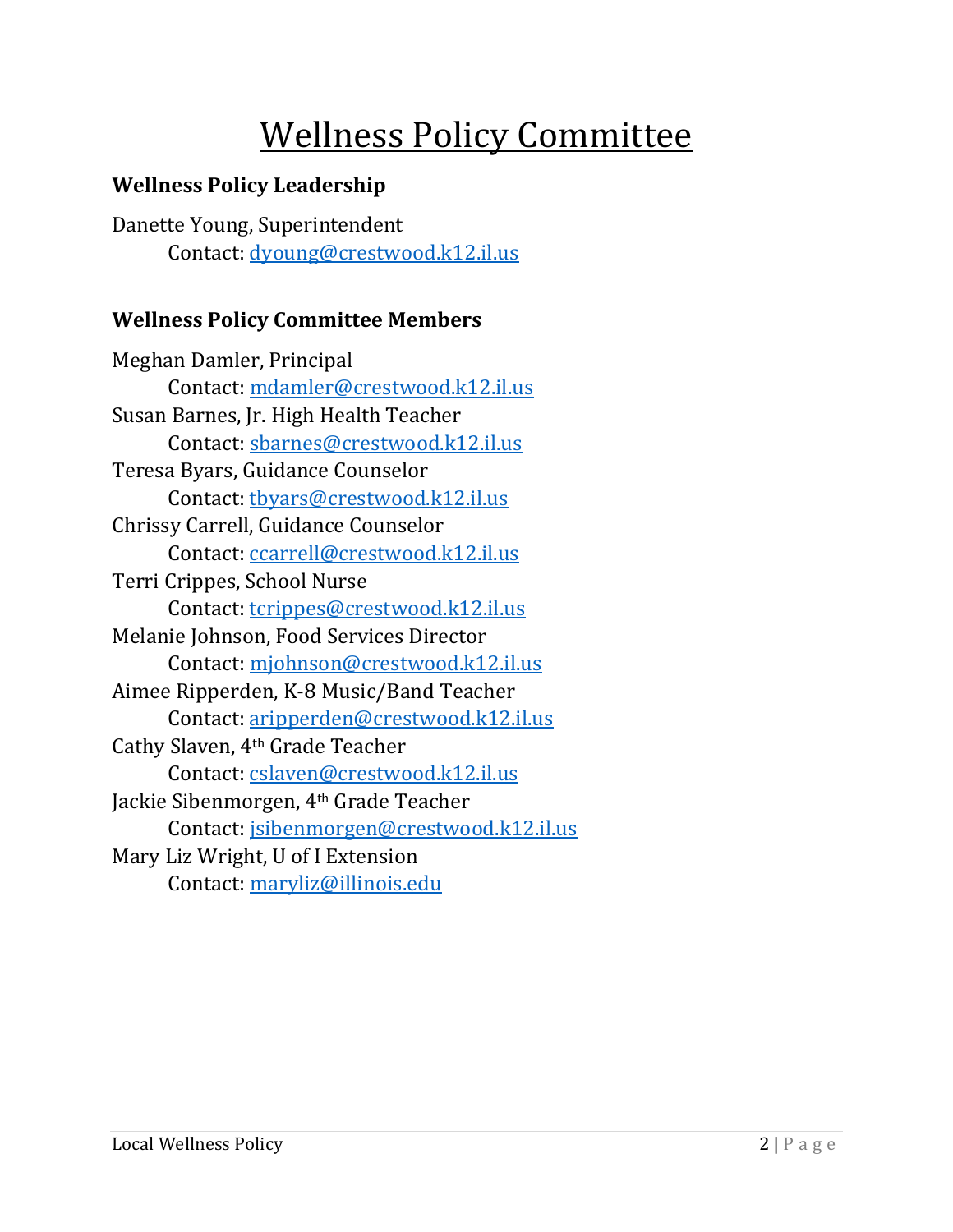## Wellness Policy Committee Responsibilities

## **Public Involvement**

The Local Education Agency permits and encourages public involvement in Local Wellness Policy development, implementation, updates, and reviews. Therefore, the LEA shall invite a variety of stakeholders within the general public to participate in Local Wellness Policy processes. The following methods of communication will be utilized to notify the general public of the opportunity to participate in these processes:

- Social Media Crestwood Facebook Page
- Text Alerts
- School Webpage
- Local Newspaper
- Classroom Newsletter

### **Assessments**

Under the Healthy, Hunger-Free Kids Act of 2010, assessments of the Local Wellness Policy must occur no less than every three years. Paris Community Unit School District No. 4shall conduct assessments of the Local Wellness Policy every years, beginning in 2021 and occurring every three years thereafter. These assessments will:

- Ensure the wellness policy is in compliance with USDA, State, and Local rules and regulations
- Compare the LEA's wellness policy to model wellness policies
- Measure the progress made in achieving the goals as outlined in the LEA's wellness policy

## **Updates**

The Wellness Policy Committee must update the Local Wellness Policy as appropriate in order to fit the needs and goals of the Local Education Agency. The LEA shall make the following available to the public:

- The Local Wellness Policy, including any updates to the policy, on a yearly basis
- The triennial assessment, including progress toward meeting the goals outlined in the wellness policy

Through the following channels:

- District Website
- Board of Education Meetings/Agendas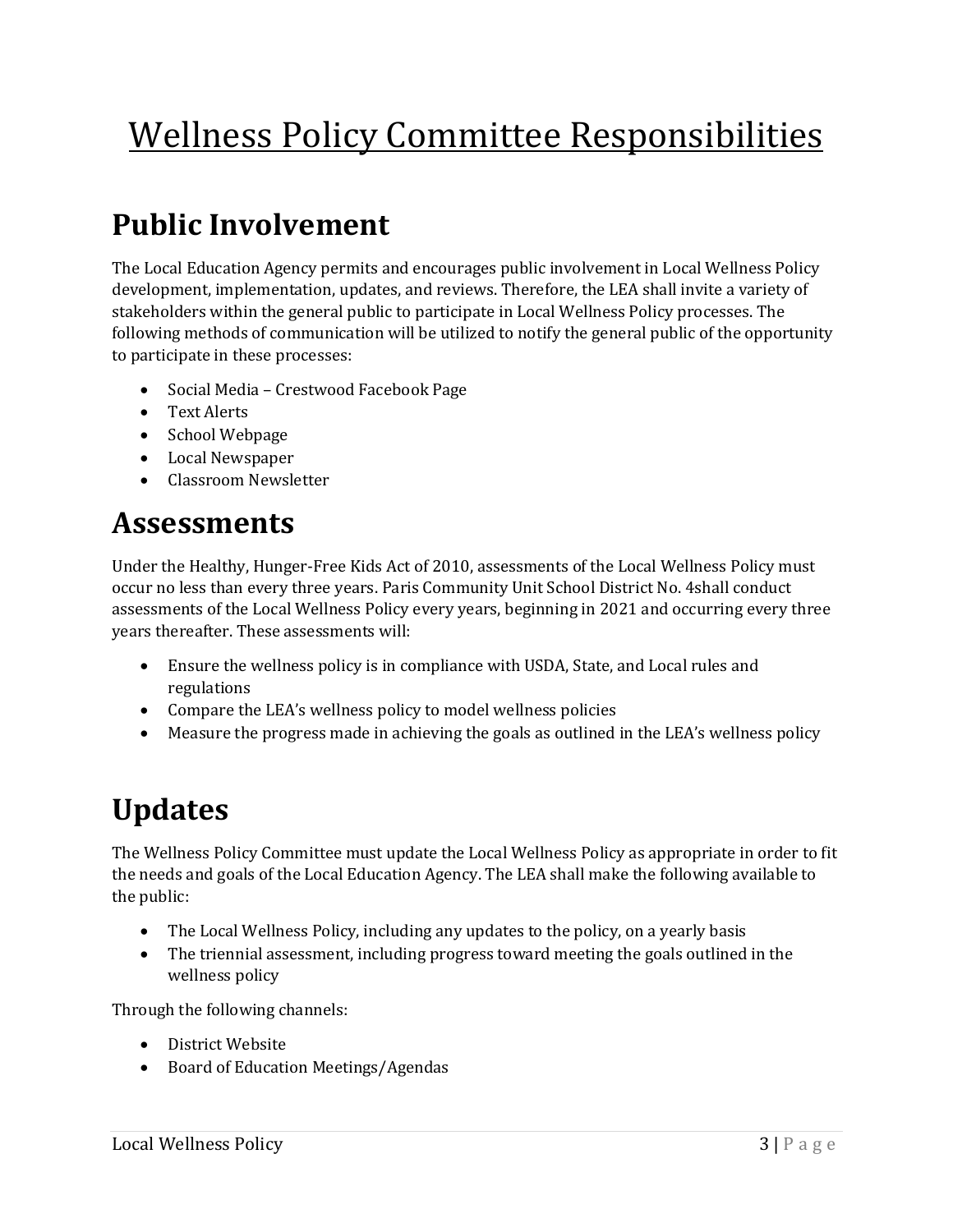## **Records**

The Local Education Agency shall maintain record of the Local Wellness Policy. This includes keeping a copy of the current wellness policy on file and maintaining documentation of the following actions:

- The most recent assessment of the policy
- Availability of the wellness policy and assessments to the public
- Reviews and revisions of the policy, including the individuals involved and the efforts made to notify stakeholders of their ability to participate in the process

## Nutrition

The Local Education Agency recognizes the important role nutrition plays in academic performance as well as overall quality of life. The National Education Association references numerous articles supporting the effects of nutrition on the classroom, for example, hunger often has a negative impact on students' success, attendance, and behavior.

According to the Centers for Disease Control and Prevention, approximately 18.5 percent of the nation's youth was considered obese in 2015-16. This percentage increased 1.3 percent when compared to the previous year. Conversely, 15.7 percent of American families experienced food hardship in 2017. Through participation in the U.S. Department of Agriculture's School Nutrition Programs, the LEA commits to serving nutritious meals to students in order to prevent both overconsumption of nutrient-poor foods and food insecurity to give students the best chance to succeed inside and outside the classroom.

### **Nutrition Standards**

#### Meals

All reimbursable meals served for the purposes of the National School Lunch Program (NSLP) and School Breakfast Program (SBP) must meet or exceed USDA nutrition standards and regulations. This includes meeting standards for each of the meal pattern components (i.e. Grains, Meat/Meat Alternates, Fruits, Vegetables, and Milk) as well as meeting or exceeding the limitations set for calories, sodium, saturated fat, and trans fat.

- Fresh fruits and vegetables are offered daily.
- Posters displaying healthful foods are visible and readable within all service dining areas
- Individual salads are available to all students.
- Students have the option to purchase a la carte items.

#### Competitive Foods

All competitive foods and beverages sold must comply with the USDA Smart Snacks in Schools nutrition standards (7 CFR 210.31(c)(3)(iii)). Competitive foods and beverages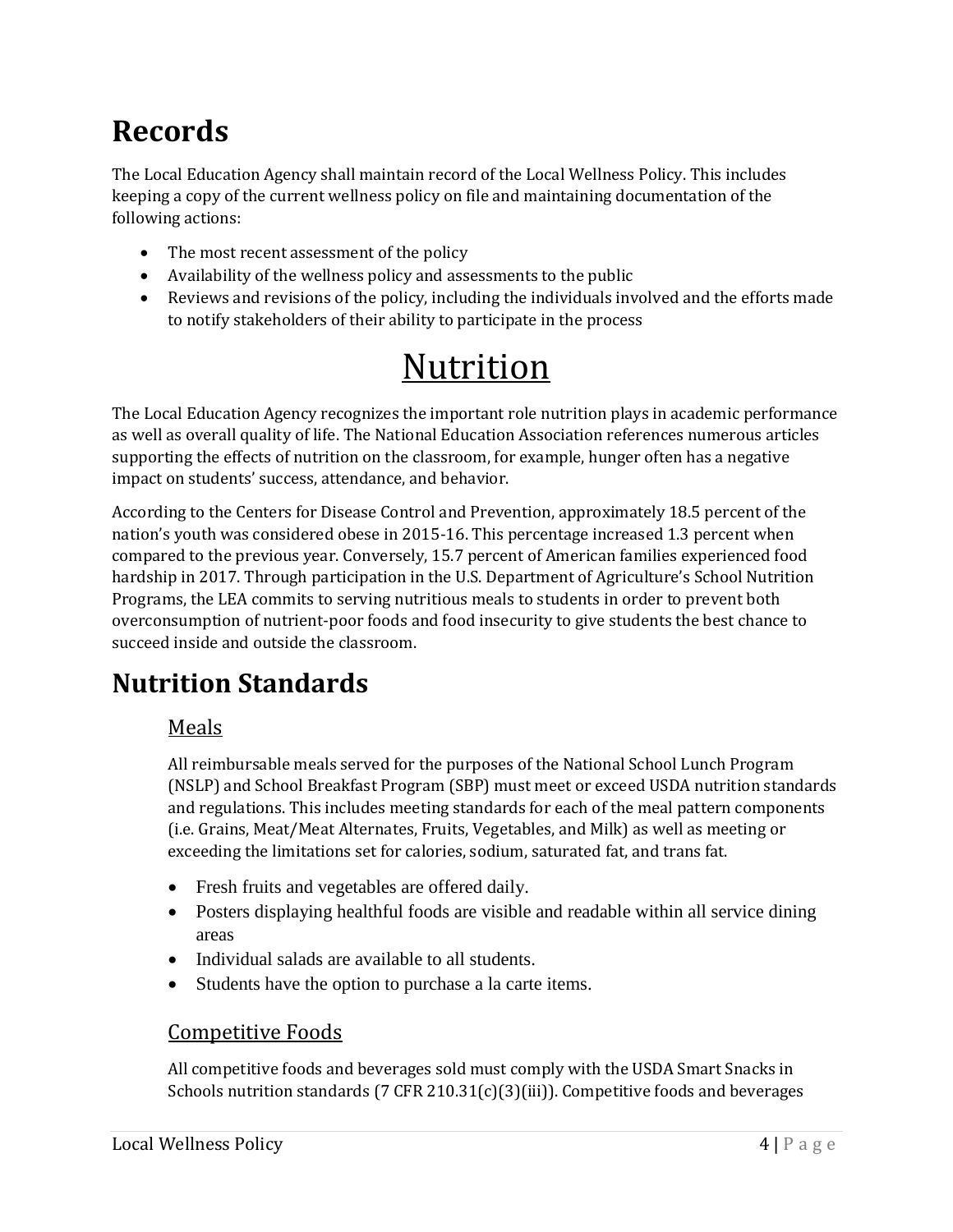refer to those that are sold to students outside the reimbursable meal on the school campus (i.e. locations on the school campus that are accessible to students) during the school day (i.e. the midnight before to 30 minutes after the end of the school day). This includes, but is not limited to, vending machine and à la carte items.

#### Other Foods and Beverages

- **A.** The following policy refers to all foods and beverages provided, but not sold to students. The Local Education Agency will discourage the use of food as a reward or as part of a celebration. Providing alternatives to food as a reward promotes healthier habits by reducing exposure to less nutritious food items and, therefore, the amount of calorie-dense food items consumed (e.g. cakes, cookies, candy, etc.). This helps children develop improved food preferences and hunger cues to carry them throughout life. Instead, schools will implement the following methods for rewards and celebrations:
	- Additional Recess Time
	- Activity Breaks

#### **Fundraisers**

**A.** All fundraisers promoting food and/or beverage items that are held on school campus (i.e. locations on the school campus that are accessible to students) during the school day (i.e. the midnight before to 30 minutes after the end of the school day) must meet Smart Snacks nutrition standards.

### **Nutrition Education**

In accordance with the Illinois Learning Standards, the Local Education Agency shall meet all Illinois requirements and standards for Health Education. The Local Education Agency shall include nutrition education within the health education curriculum and integrate nutrition education into other core subjects, as appropriate. Various grade levels and curriculums shall use nutrition education information, research, and materials from the following resources:

- Horizon Health
- Edgar County Public Health Department
- Human Resource Center
- American Heart Association
- Red Cross
- Local Fire, Police, and Emergency Medical Technicians
- Local Pharmacies
- CARE (Community Addiction Response Education)
- Sarah Bush Lincoln Health Center
- Ag in the Classroom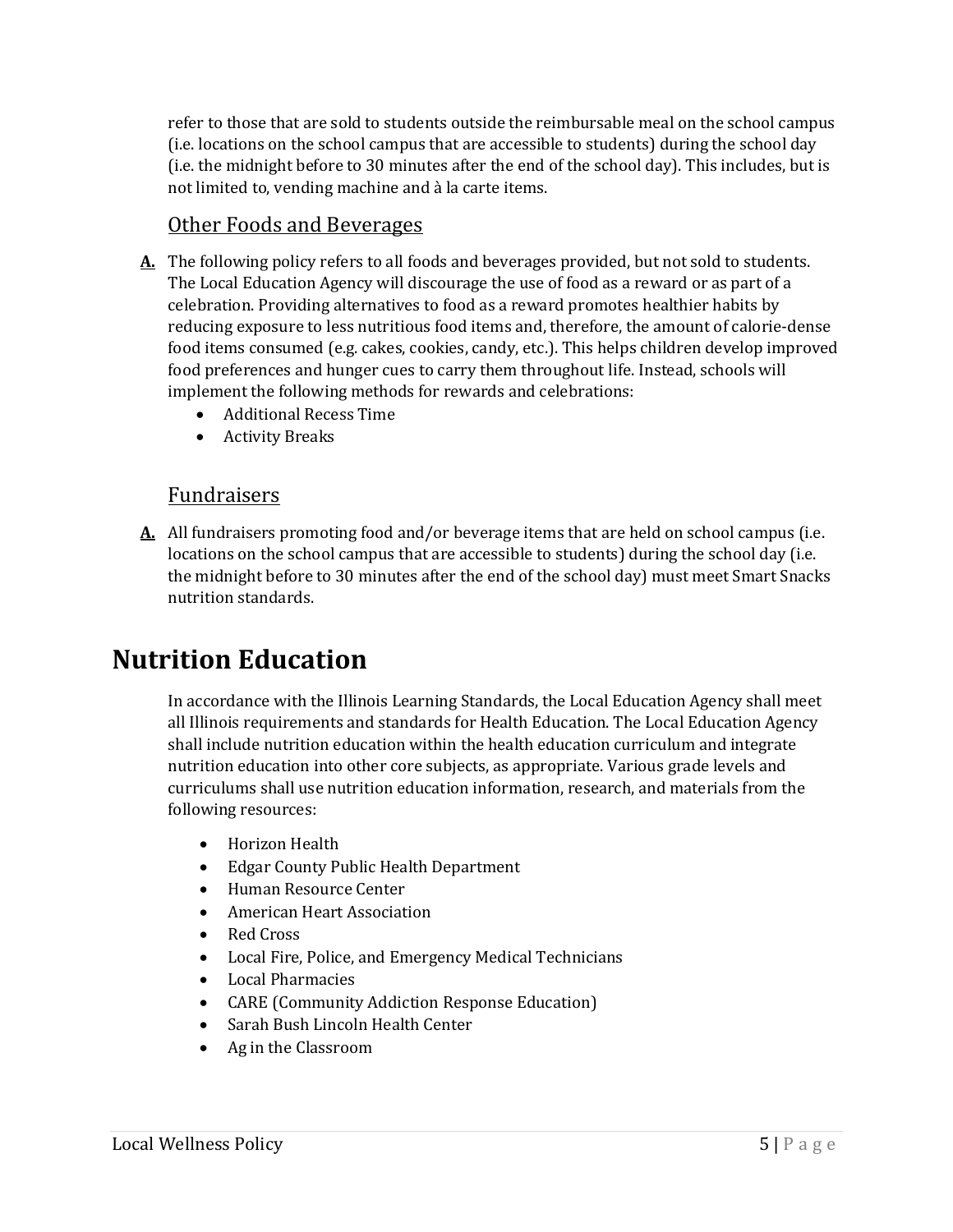The Local Education Agency shall incorporate nutrition education into the following curriculums for the following grade levels:

- Kindergarten through sixth grade students receive nutrition education through science class.
- 7<sup>th</sup> and 8<sup>th</sup> grade students have one quarter of health class each school year.
- Lessons are provided lessons on why drinking milk is important.
- Students develop lessons on reading nutritional labels and developing meal plans.
- Students participate in an awareness campaign regarding hidden sugar content.

### **Nutrition Promotion**

The District shall implement nutrition promotion techniques through multiple channels, including the cafeteria, classroom, and home.

The District shall make cafeteria menus and nutrition information available through the following platforms:

- School Website
- School Facebook Page
- Classroom Newsletters
- The next day's menu is read aloud with the daily announcements

The Smarter Lunchrooms Movement uses behavioral economics to positively influence food choices made by children. The evidence-based techniques implemented through the Movement have been proven to increase children's consumption of nutritious foods. The District shall participate in the Smarter Lunchrooms Movement by utilizing the Smarter Lunchrooms 60-point Scorecard and other educational and promotional tools. The District shall implement the following Smarter Lunchrooms techniques:

- At least two kinds of fruits and two kinds of vegetables are offered
- Slice or cut fruit is offered
- Fruit is offered in at least two locations, one of which is right before point of sale
- The calorie count is listed on the menu for the main entrée
- A pre-packaged salad is available to all students.
- Milk coolers are kept full throughout meal service with white milk being offered in all beverage coolers
- One entrée is identified as the feature entrée of the day
- Students can pre-order lunch in the morning
- A menu board with today's featured meal options is displayed
- There is a clear traffic pattern
- A monthly menu is posted in the office and read aloud daily

Farm to School efforts positively impact School Nutrition Programs by serving fresh and nutritious food items. Additionally, Farm to School programs have been linked to increased consumption of fruits and vegetables.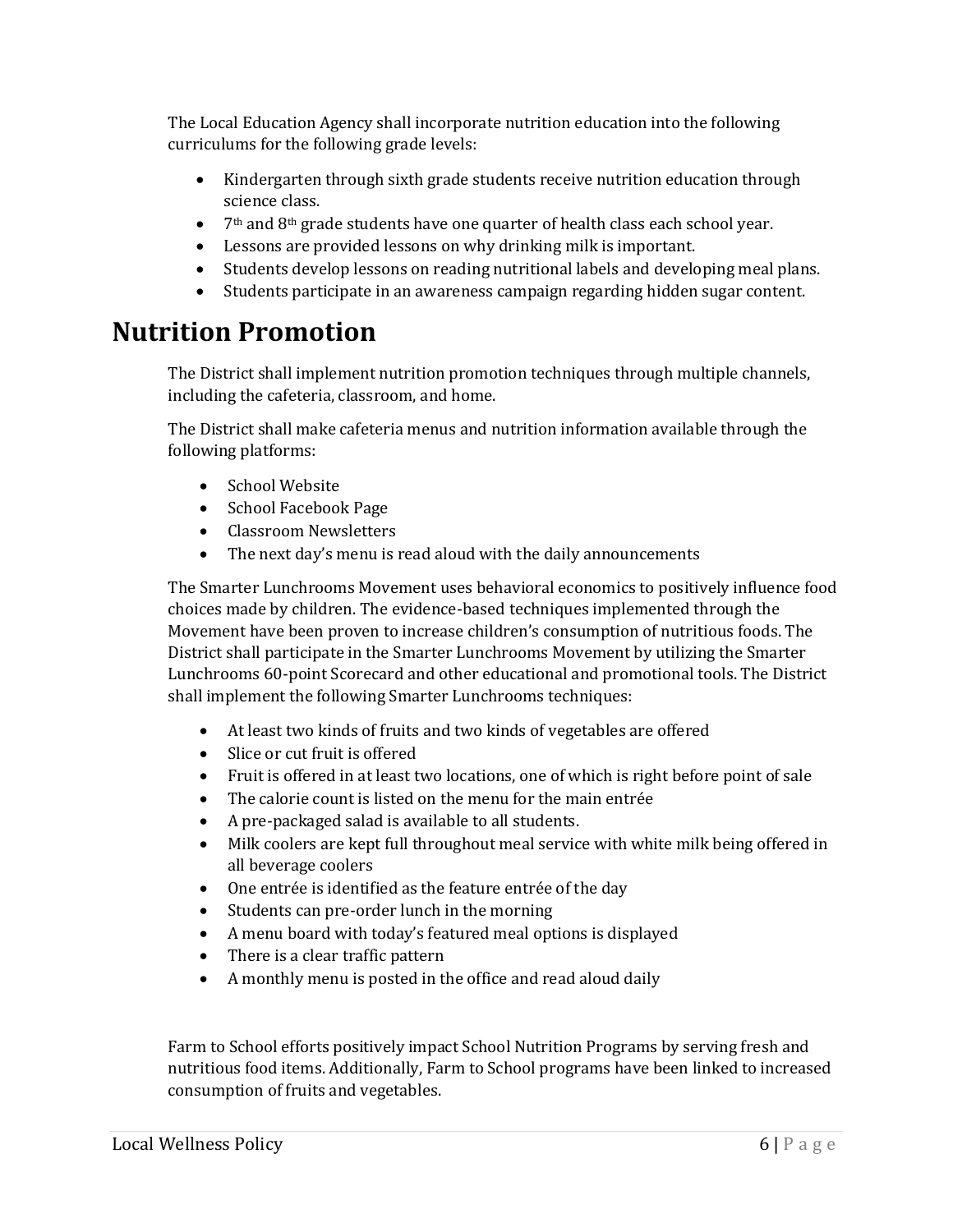### **Marketing**

The Local Education Agency will prohibit the marketing and advertising of all foods and beverages on the school campus (i.e. locations on the school campus that are accessible to students) during the school day (i.e. the midnight before to 30 minutes after the end of the school day). The marketing standards described above apply, but are not limited to, oral, written, and graphic statements made for promotional purposes. Items subject to marketing requirements include, but are not limited to, posters, menu boards, vending machines, coolers, trash cans, scoreboards, and other equipment. This policy does not require schools to immediately replace equipment that does not meet this requirement, however, the District shall implement these standards as equipment needs replaced in the future.

### **Food Sharing**

The Local Education Agency aims to limit food waste and unnecessary costs. If the Local Education Agency has leftover food on a frequent basis, menu planning and production practices will be adjusted to reduce leftovers. Occasionally there will be leftover food. Options may include using leftovers in subsequent meal services, offering "sharing tables," or transferring food to other sites. Where it is not feasible to reuse leftovers, excess food may be donated to a non-profit organization, such as a community food bank, homeless shelter, or other nonprofit charitable organizations. Share tables allow food or beverage items to be reused in a number of ways. Children may take an additional helping of a food or beverage item from the share table at no cost. Food or beverage items left on the share table may be served during an afterschool program or distributed to students in need at the end of the school day.

## Physical Activity

Physical activity is a key component of the health and well-being of all students. Physical activity lowers the risk for certain diseases, including obesity, heart disease, and diabetes. Physical activity also helps improve brain function, allowing students to perform better in school.

The Centers for Disease Control and Prevention recommends adolescents get at least 60 minutes of physical activity five days per week. Nearly 79 percent of school-age children fall short of meeting this requirement. The Local Education Agency recognizes this connection and commits to promoting and providing opportunities for physical activity during and outside the school day.

### **Physical Education**

In accordance with the Illinois Learning Standards, the Local Education Agency shall meet all Illinois requirements and standards for Physical Education. The LEA shall offer Physical Education class as follows: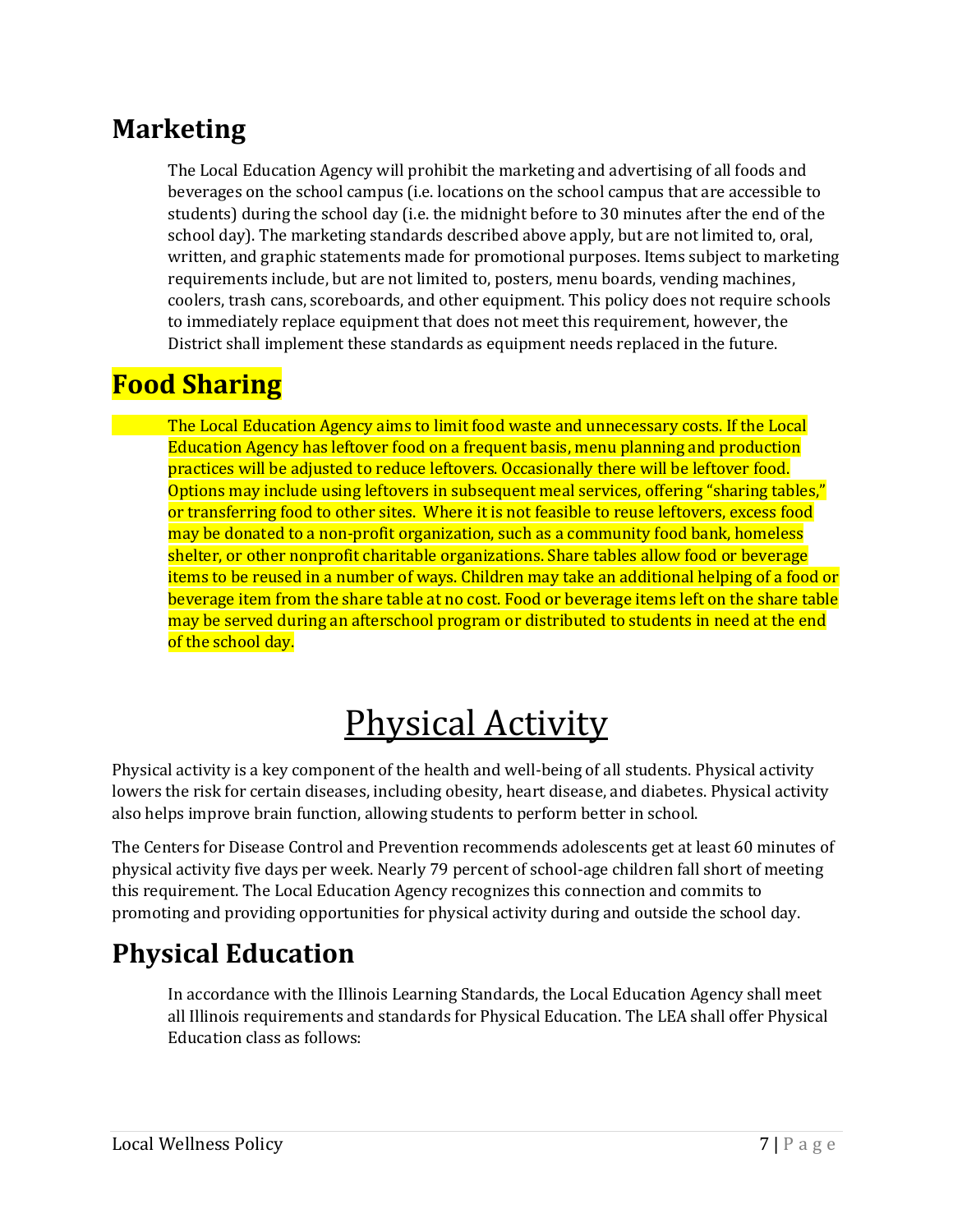- Kindergarten through fifth grade students receive 20 minutes of physical education with a certified physical education teacher each day and another 20-40 minutes of active time during recess each day.
- $\bullet$  6<sup>th</sup>, 7<sup>th</sup>, and 8<sup>th</sup> grade students receive 42 minutes of physical education with a certified physical education teacher each day.

### **Other Opportunities for Physical Activity**

The District shall include additional physical activity opportunities, outside of Physical Education class, during the school day through the following:

- Kindergarten through 8<sup>th</sup> grade students participate in activity brain breaks throughout the day in all subject areas.
- Kindergarten through 2<sup>nd</sup> grade students have 40 minutes of recess daily.
- $\bullet$  3<sup>rd</sup> through 8<sup>th</sup> grade students have 20 minutes of recess daily.
- Frequent, daily activity breaks occur within the classroom.

The following opportunities for participation in school-based sports shall be offered to students each year:

- $\bullet$  6<sup>th</sup>, 7<sup>th</sup>, 8<sup>th</sup> grade
	- o Baseball
	- o Softball
	- o Volleyball
	- o Boys Basketball
	- o Girls Basketball
	- o Track
	- o Cheerleading

### **Physical Activity Promotion**

The District shall promote physical activity through the participation in the following initiative(s):

- Jump Rope/Hoops for Heart through the American Red Cross
- Annual Health and Wellness Fair
- Annual Student Walk-A-Thon
- Health Fair Obstacle Course
- Workout Wednesdays and Yoga in PE class

## Other School-Based Activities

Just as it takes a comprehensive curriculum to provide education to support students' futures, the Local Education Agency's wellness approach must also be comprehensive in its intent to provide students with the tools they need to live a healthy lifestyle. In order to further establish positive